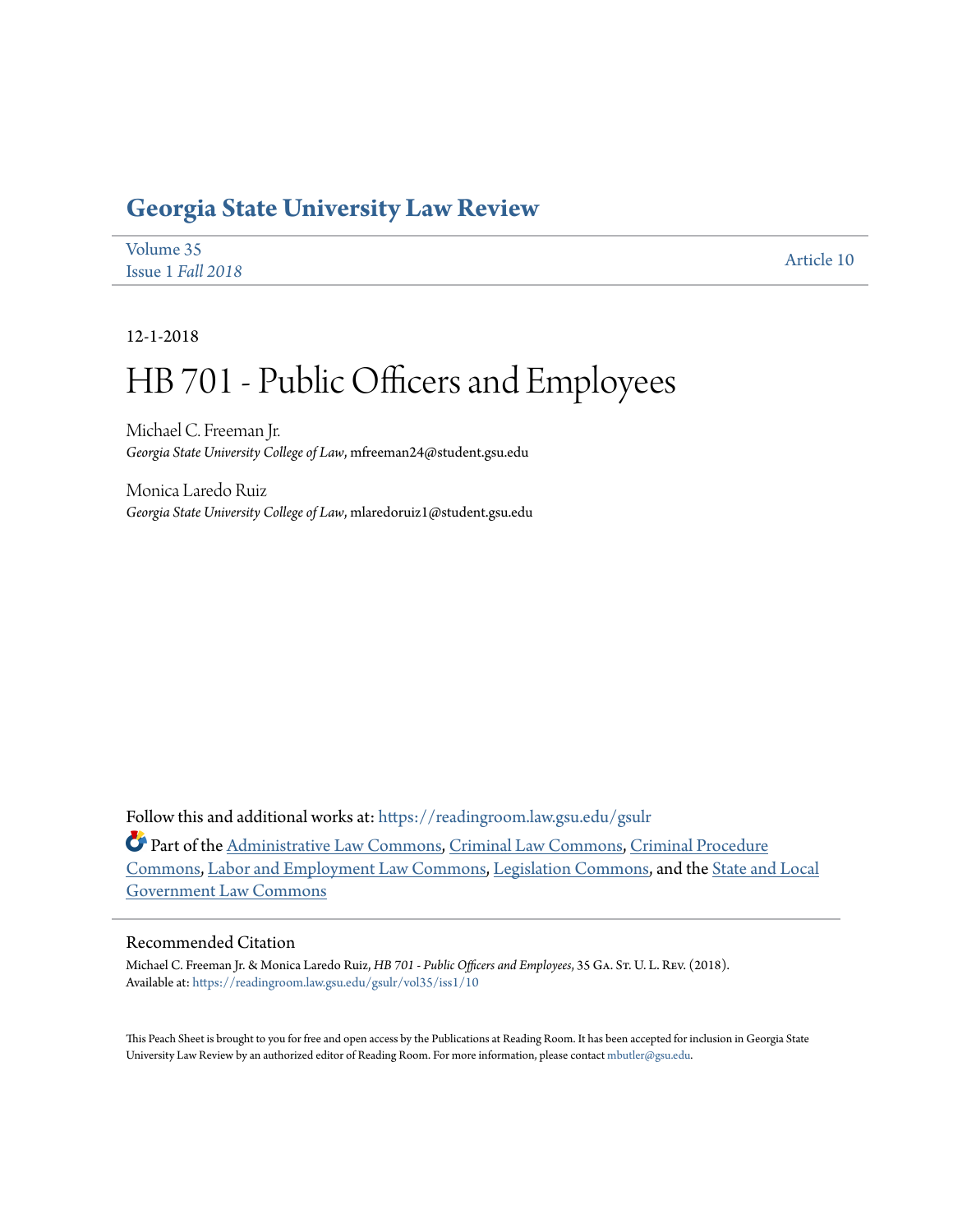### **PUBLIC OFFICERS AND EMPLOYEES**

### *Personnel Administration: Amend Article 110 of Chapter 20 of Title 45, Relating to Definitions for Drug Testing for State Employment, so as to Allow for Testing for all Forms of Opioids; To Provide for Related Matters; To Repeal Conflicting Laws; And for Other Purposes.*

| <b>CODE SECTIONS:</b> | O.C.G.A. $\S$ 45-20-110 (amended)                                                                                                                                                                   |
|-----------------------|-----------------------------------------------------------------------------------------------------------------------------------------------------------------------------------------------------|
| <b>BILL NUMBER:</b>   | <b>HB</b> 701                                                                                                                                                                                       |
| <b>ACT NUMBER:</b>    | 329                                                                                                                                                                                                 |
| <b>GEORGIA LAWS:</b>  | 2018 Ga. Laws 205                                                                                                                                                                                   |
| SUMMARY:              | The Act amends Georgia's statute to<br>give state employers the authority to<br>drug test certain applicants to various<br>public positions. The Act adds opioids,<br>opioid analgesics, and opioid |
| EFFECTIVE DATE:       | derivatives to the list of drugs for<br>which state employers may screen.<br>July 1, 2018                                                                                                           |
|                       |                                                                                                                                                                                                     |

#### *History*

"The opioid crisis is an emergency, and I'm saying officially right now, it is an emergency,"<sup>1</sup> declared President Donald Trump (R) in August 2017, a few months before he designated the opioid crisis a public health emergency.<sup>2</sup> Declaring the opioid crisis a national emergency instead of a public health emergency allows states to access special federal funds, and lets the federal government waive provisions of various federal health care laws.<sup>3</sup> The Trump

1

 <sup>1.</sup> Jeff Overley, *Trump to Declare Opioid Crisis a National Emergency*, LAW360 (Orlando Lorenzo ed., Aug. 10, 2017, 7:53 PM), https://www.law360.com/articles/953347/trump-to-declare-opioid-crisisa-national-emergency [https://perma.cc/DCW5-S7Q6].

<sup>2</sup>*. Id.*; Greg Allen & Amita Kelly, *Trump Administration Declares Opioid Crisis a Public Health Emergency*, NPR (Oct. 26, 2017, 5:02 AM), https://www.npr.org/2017/10/26/560083795/ presidenttrump-may-declare-opioid-epidemic-national-emergency [https://perma.cc/YP69-8QEP].

 <sup>3.</sup> Overley, s*upra* note 1.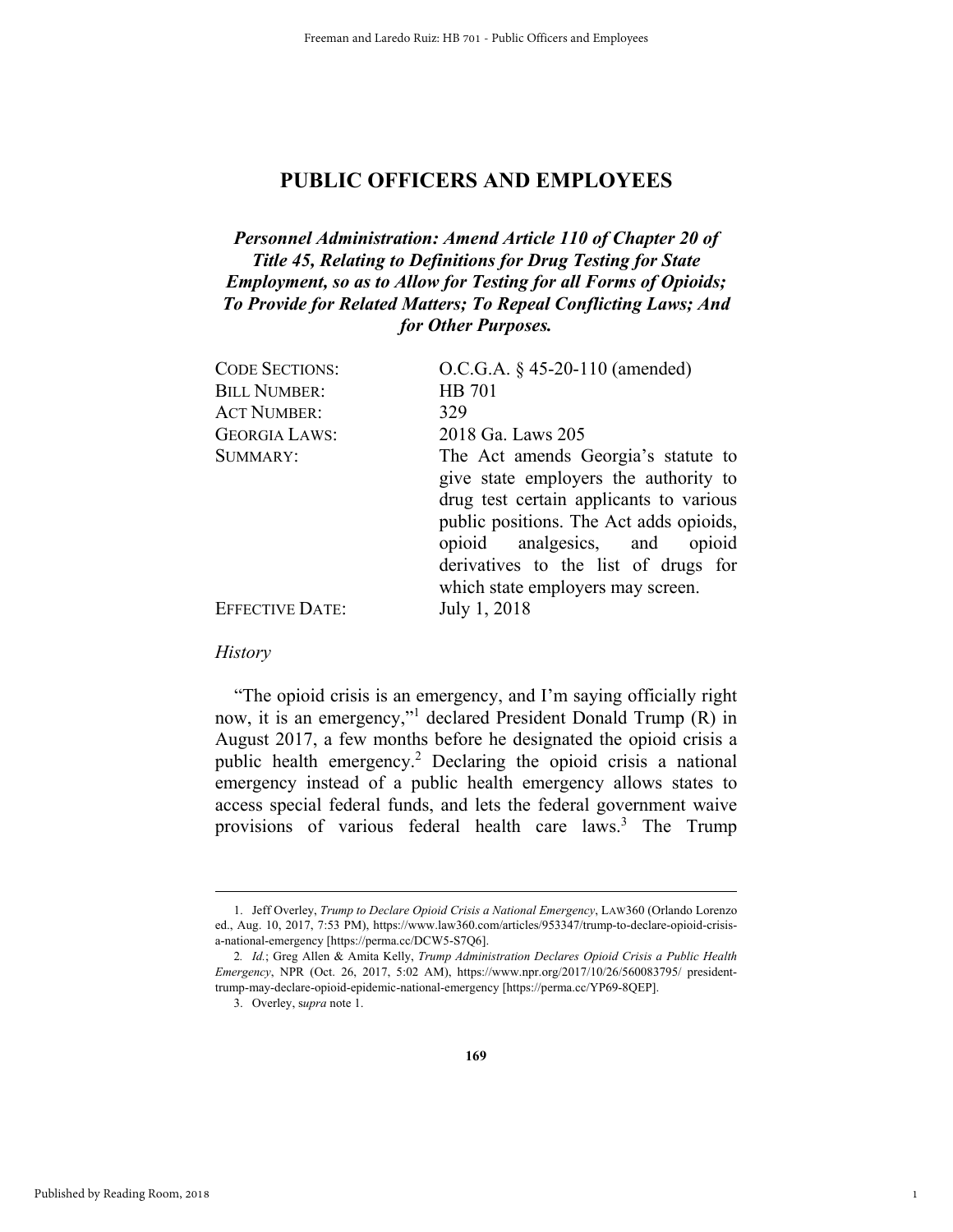administration's action was just one of many steps taken nationally to combat the United States' opioid epidemic.<sup>4</sup>

Although the "War on Drugs" has been fuming for over four decades,<sup>5</sup> drug abuse and the cost of combating it continue to rise.<sup>6</sup> In recent years, opioids have taken center stage in the war on drugs, with the fallout from opioid use worsening every year.<sup>7</sup> In 2015, approximately 33,000 Americans died as a result of opioid abuse.<sup>8</sup> In March 2018, deaths due to opioids increased to 115 deaths per day, nearly 42,000 annually.<sup>9</sup> In response to this worsening epidemic, lawmakers are looking for solutions at both the national and state  $levels$ <sup>10</sup>

#### *Opioids Generally*

Before legislators can begin drafting laws, they must first understand what they are trying to legislate. The term "opioid" is an umbrella term for chemicals—both natural and synthetic—that "reduce the intensity of pain signals and feelings of pain" by "interact[ing] with opioid receptors on nerve cells in the body and brain."11 The term opioid includes both legal and illegal drugs,

7*. Understanding the Epidemic*, CTRS. FOR DISEASE CONTROL & PREVENTION, https://www.cdc.gov/drugoverdose/epidemic/ (last updated Aug. 30, 2017) [https://perma.cc/U6SA-DNYY].

 8. Nat'l Inst. on Drug Abuse, *Opioid Overdose Crisis*, NAT'L INST. HEALTH, https://www.drugabuse.gov/drugs-abuse/opioids/opioid-overdose-crisis#one (last updated Mar. 2018) [https://perma.cc/DTF2-W2YX].

9*. See id.* 

 <sup>4</sup>*. See, e.g.*, Exec. Order No. 13,784, 3 C.F.R., 2017 Comp., p. 319 (2017) (establishing commission to study the opioid crisis, analyze the efficiency of the federal government's response to it, and guide further federal efforts).

<sup>5</sup>*. See A Brief History of the Drug War*, DRUG POLICY ALL. http://www.drugpolicy.org/issues/brief-history-drug-war (last visited Oct. 31, 2018) [https://perma.cc/3Z4R-FKCB].

<sup>6</sup>*. See Economics of Drug Policy and the Drug War*, DRUG WAR FACTS http://drugwarfacts.org/chapter/economics (last visited Oct. 31, 2018) [https://perma.cc/V2KL-XGWQ]. In 2013, the federal drug control budget was \$23.8 billion. *Id.* In 2018, that number increased to \$27.57 billion. *Id.* 

<sup>10</sup>*. See* Joe Reedy, *Florida Legislature Passes Bill to Combat Opioid Epidemic*, ASSOCIATED PRESS (Mar. 10, 2018, 2:08 AM), https://www.usnews.com/news/best-states/florida/articles/2018-03- 09/florida-legislature-passes-bill-to-combat-opioid-epidemic [https://perma.cc/Z3EL-F245].

<sup>11</sup>*. Commonly Used Terms*, CTRS. FOR DISEASE CONTROL & PREVENTION, https://www.cdc.gov/drugoverdose/opioids/terms.html (last updated Aug. 28, 2017) [https://perma.cc/8SK2-DVLK].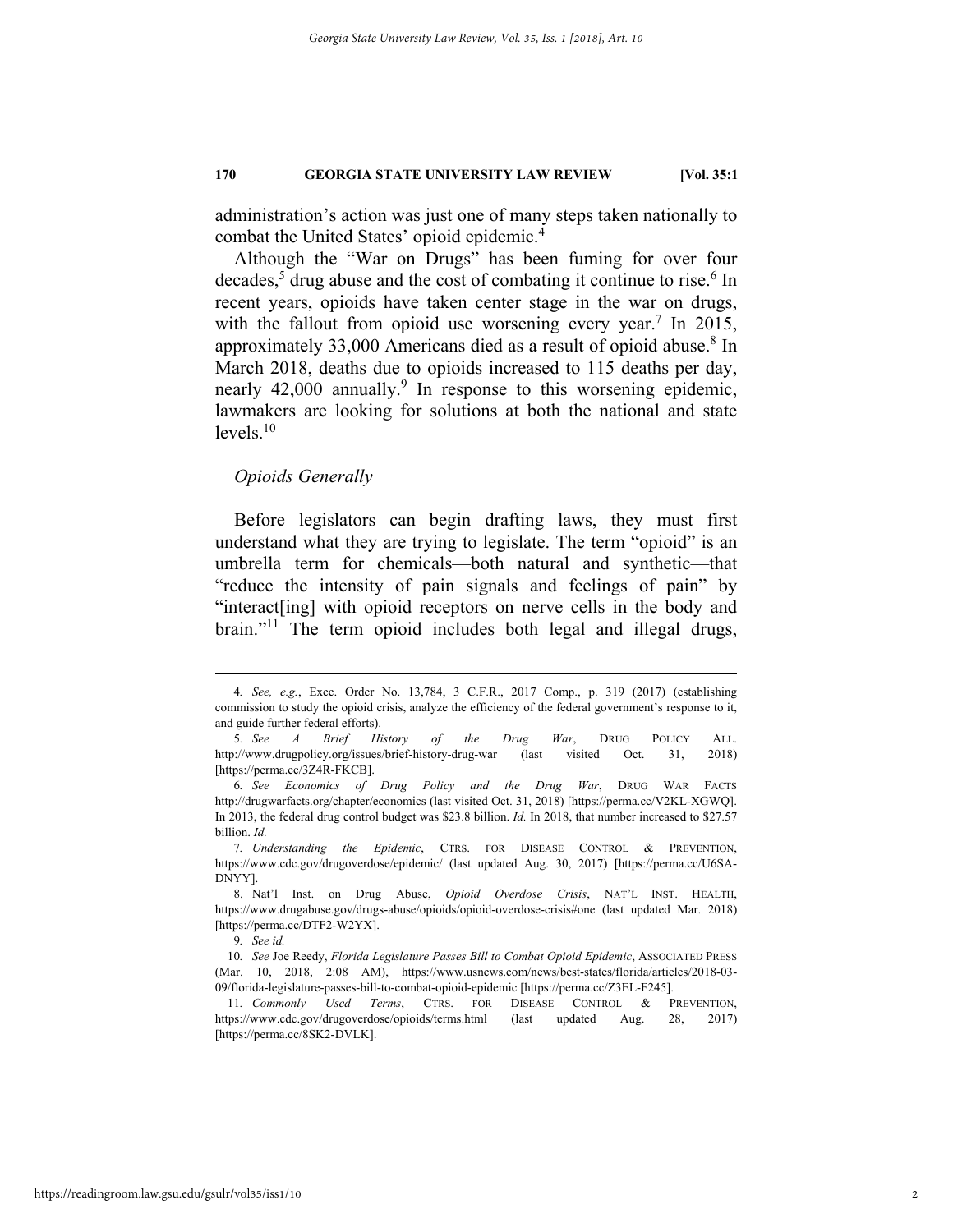ranging from Schedule I narcotics like heroin<sup>12</sup> to prescription pain medications like oxycodone and morphine.<sup>13</sup>

Although legal and relatively safe when taken as medically recommended, prescription opioids are frequently abused because dependence on them develops quickly, especially when taken for several weeks.<sup>14</sup> Athletes, for instance, are particularly at risk of abusing prescription opioids.<sup>15</sup> Doctors prescribe pain medication to athletes suffering from injuries, and then athletes develop a dependence on the drug as they injure and reinjure themselves over their career.<sup>16</sup>

Americans consume more opioids than any other country in the world with 11.5 million Americans misusing opioids in 2016.17 The current opioid crisis has roots that trace back to overprescribing opioids in the 1990s.18 Starting in 2010, overdose deaths from heroin began rising.19 The most recent chapter in the opioid epidemic began in 2013 when synthetic opioids—illegally-produced fentanyl in particular—further increased the death toll.<sup>20</sup> As a result of these three waves, the number of deaths from opioid overdoses in 2016 was five times higher than it was in 1999, making drug overdoses the number one cause of death in the United States.<sup>21</sup>

 <sup>12. 21</sup> U.S.C.S. § 812 (LEXIS through Pub. L. No. 115-185).

<sup>13</sup>*. Commonly Used Terms*, *supra* note 11.

 <sup>14.</sup> GA. DEP'T LAW, *General Information and Dangers*, DOSE OF REALITY GA., https://doseofrealityga.org/get-the-facts/dangers/ (last visited Jul. 1, 2018) [https://perma.cc/SP3V-4QES].

 <sup>15.</sup> Linda B. Cottler et al., *Injury, Pain, and Prescription Opioid Use Among Former National Football League (NFL) Players*, 116 DRUG & ALCOHOL DEPENDENCE 188, 188 (2011) ("Athletes with injury-related pain, especially National Football League (NFL) players, are at increased risk for opioid use and misuse which may result in medical, psychiatric and social problems."). In 2010, researchers conducted a phone survey of 644 retired NFL players. *Id.* Of those contacted, 52% used opioids during their career, 71% of those who used admitted to also misusing opioids, and 15% of misusers still continue to misuse opioids. *Id.*

<sup>16</sup>*. See id.* Of the former NFL players who admitted to misusing opioids during their career, 15% still continue to misuse opioids. *Id.* 

 <sup>17.</sup> GA. DEP'T LAW, *supra* note 14.

<sup>18</sup>*. Understanding the Epidemic*, *supra* note 7.

<sup>19</sup>*. Id.*

<sup>20</sup>*. Id.*

<sup>21</sup>*. Id.*; GA. DEP'T LAW, *supra* note 14 ("Sustaining this death toll is the equivalent of experiencing an event like September 11, 2001 every three weeks."). Indeed, in 2016, opioid overdose deaths surpassed deaths from gun homicides and car crashes combined. *Understanding the Epidemic*, *supra* note 7.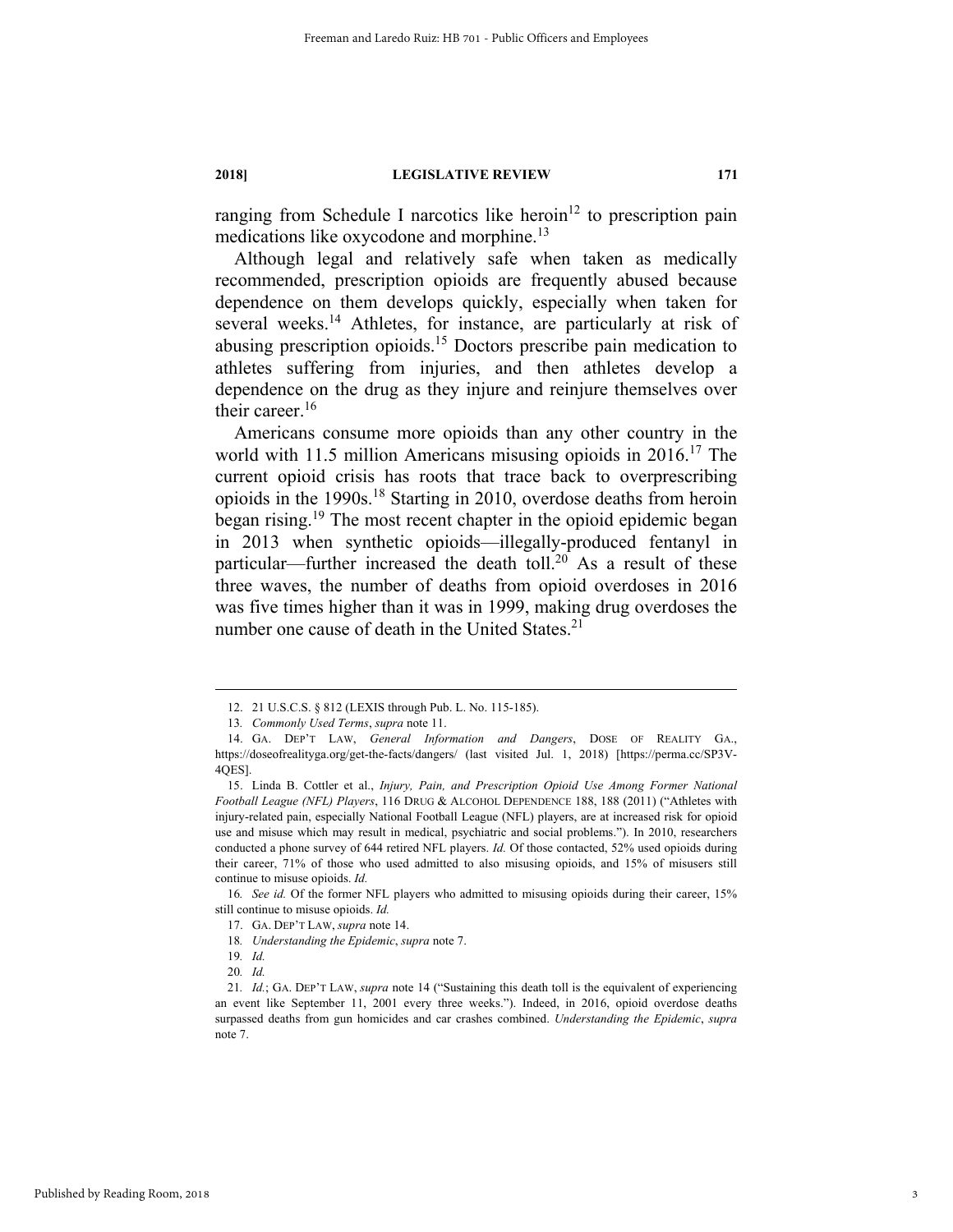In addition to the impact on the population, the opioid crisis has a devastating economic impact.<sup>22</sup> The White House's Council of Economic Advisors estimated that the opioid crisis's economic cost in 2015 was \$504 billon, nearly 3% of that year's GDP.<sup>23</sup> Among the states most affected by the crisis,  $24$  opioid dependency cost Ohio upwards of \$8.8 billion in 2015, before the crisis's peak in  $2016^{25}$ The opioid crisis cost West Virginia, another heavily impacted state, \$8.72 billion in  $2016<sup>26</sup>$  Further, the number of opioid-related deaths in West Virginia has doubled over the past decade and quadrupled over the past sixteen years.<sup>27</sup>

Part of that economic impact stems from the use of opioids and other drugs in a workplace setting, which hampers productivity and increases injuries and absenteeism.28 The Department of Transportation (DOT) federally mandates drug testing regulations for all DOT agencies, including employees in the aviation, trucking, mass transit, railroad, and pipeline industries.<sup>29</sup> Alcohol and drug testing requirements apply to employees and applicants in these industries who perform (or will perform) "safety-sensitive functions"—the impairment of whom would likely pose a significant safety risk.<sup>30</sup>

29. 49 C.F.R. § 40.3 (2017).

 <sup>22</sup>*. The Underestimated Cost of the Opioid Crisis*, COUNCIL OF ECON. ADVISORS (Nov. 2017), https://www.whitehouse.gov/sites/whitehouse.gov/files/images/The%20Underestimated%20Cost %20of%20the%20Opioid%20Crisis.pdf [https://perma.cc/89YV-3PCN].

<sup>23</sup>*. Id.* (basing a portion of these economic costs on the cost of fatalities resulting from overdoses by employing "conventional economic estimates for valuing life routinely used by U.S. Federal agencies").

<sup>24</sup>*. Drug Overdose Death Data*, CTRS. FOR DISEASE CONTROL & PREVENTION, https://www.cdc.gov/drugoverdose/data/statedeaths.html (last updated Dec. 19, 2017) [https://perma.cc/7NUB-UGCX] (last updated Dec. 19, 2017). "In 2016, the five states with the highest rates of death due to drug overdose were West Virginia (52.0 per 100,000), Ohio (39.1 per 100,000), New Hampshire (39.0 per 100,000), Pennsylvania (37.9 per 100,000) and Kentucky (33.5 per 100,000))." *Id.* 

 <sup>25.</sup> Amanda Garrett, *Opioid Crisis Costs Ohio Billions of Dollars; Study Aims to Help Policymakers Make Better Decisions by Evaluating Epidemic's Impact*, AKRON BEACON J., May 27, 2018, at B1. Ohio spent another \$8.2 billion on educating the public about opioids in 2015. *Id.*

 <sup>26.</sup> Wendy Holdren, *Opioid Crisis has Heavy Economic Impact*, TIMES W. VIRGINIAN (May 4, 2018), http://www.timeswv.com/news/opioid-crisis-has-heavy-economic-impact/article\_adfee262-4f52- 11e8-8365-77b6b997174a.html [https://perma.cc/M9KQ-3QSG].

<sup>27</sup>*. Id.* 

<sup>28</sup>*. Drugs and Alcohol in the Workplace*, NAT'L COUNCIL ON ALCOHOLISM & DRUG DEPENDENCE, https://www.ncadd.org/about-addiction/addiction-update/drugs-and-alcohol-in-the-workplace (last modified Apr. 26, 2015, 8:10 PM) [https://perma.cc/8XZC-K43P].

<sup>30</sup>*. Id.*; *see also* 82 Fed. Reg. 217, 52230 (Nov. 13, 2017) (noting that the DOT initially based its drug testing program on the Department of Health and Human Services' Mandatory Guidelines for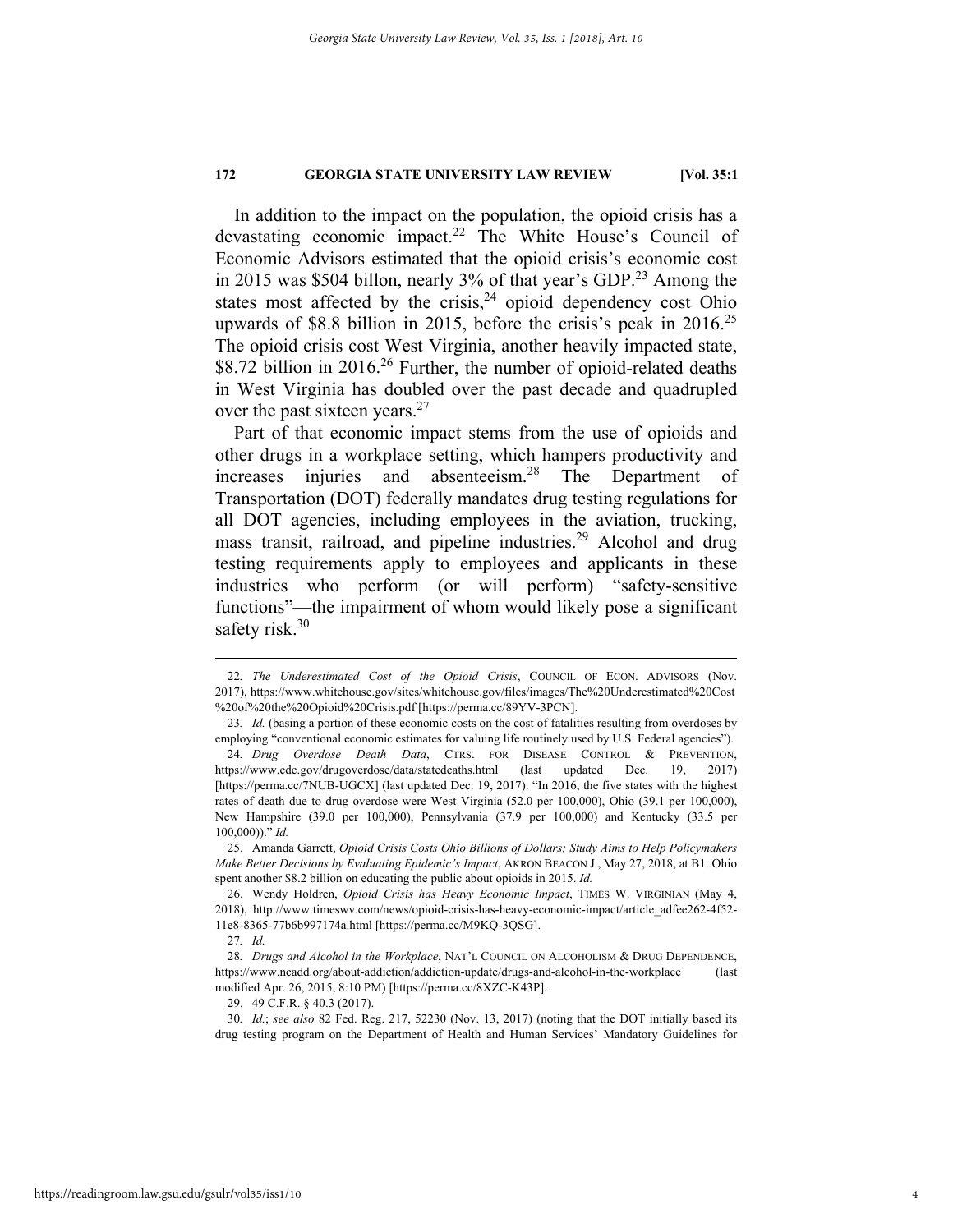Historically, the DOT tested employees for five categories of drugs: marijuana; cocaine; opiates, which are opium and codeine derivatives; amphetamines and methamphetamines; and phencyclidine, also known as PCP.<sup>31</sup> However, in 2017, the DOT issued a final rule amending its drug testing requirements as applied to DOT-regulated employers to include semi-synthetic opioids like hydrocodone, hydromorphone, oxycodone, and oxymorphone.<sup>32</sup> In addition to following the Department of Health and Human Services's Mandatory Guidelines for Federal Workplace Drug Testing Programs (HHS Mandatory Guidelines), the DOT's inclusion of semi-synthetic opioids "is intended to help address the nation-wide epidemic of opioid abuse."33

Allowing the DOT to detect a wider range of illegally-used drugs will also "enhance the safety of the transportation industries and the public they serve."<sup>34</sup> As of January 1, 2018, the DOT tests for marijuana metabolites, cocaine metabolites, amphetamines, opioids, and phencyclidine.<sup>35</sup> The DOT's new rule also changed the term "opiates" to the broader, more inclusive term "opioids" in both the Drug Testing Panel and in the definition of "[d]rugs" to encompass the substances added to DOT drug panel and to further match the HHS Mandatory Guidelines' language.36

Although it is not one of the states most burdened by the opioid crisis, Florida nevertheless experienced 2,798 opioid-related deaths in 2016.37 In response, Florida's legislature passed House Bill (HB) 21, which provides for prescription limits on opioids and increases

Federal Workplace Drug Testing Programs first established due to the prevalence of cocaine and marijuana abuse in the general population at the time).

 <sup>31.</sup> Fed. Motor Carrier Safety Admin., *Which Substances are Tested?*, DEP'T OF TRANSP., https://www.fmcsa.dot.gov/regulations/drug-alcohol-testing/which-substances-are-tested (last updated Dec. 18, 2014) [https://perma.cc/E479-263Z].

 <sup>32. 82</sup> Fed. Reg. 217, 52230 (Nov. 13, 2017).

<sup>33</sup>*. Id.*

<sup>34</sup>*. Id.*

 <sup>35. 49</sup> C.F.R. § 40.85(d) (2017).

 <sup>36. 82</sup> Fed. Reg. 217, 52237 (Nov. 13, 2017).

 <sup>37.</sup> National Institute on Drug Abuse, *Florida Opioid Summary*, NAT'L INST. HEALTH (updated Feb. 2018), https://www.drugabuse.gov/drugs-abuse/opioids/opioid-summaries-by-state/florida-opioidsummary [https://perma.cc/6FCC-PFZL] ("In the past several years, Florida has seen a dramatic increase in the number of deaths, particularly among those related to synthetic opioids. In 2016, there were 1,566 synthetic opioid-related deaths compared to 200 in 2013.").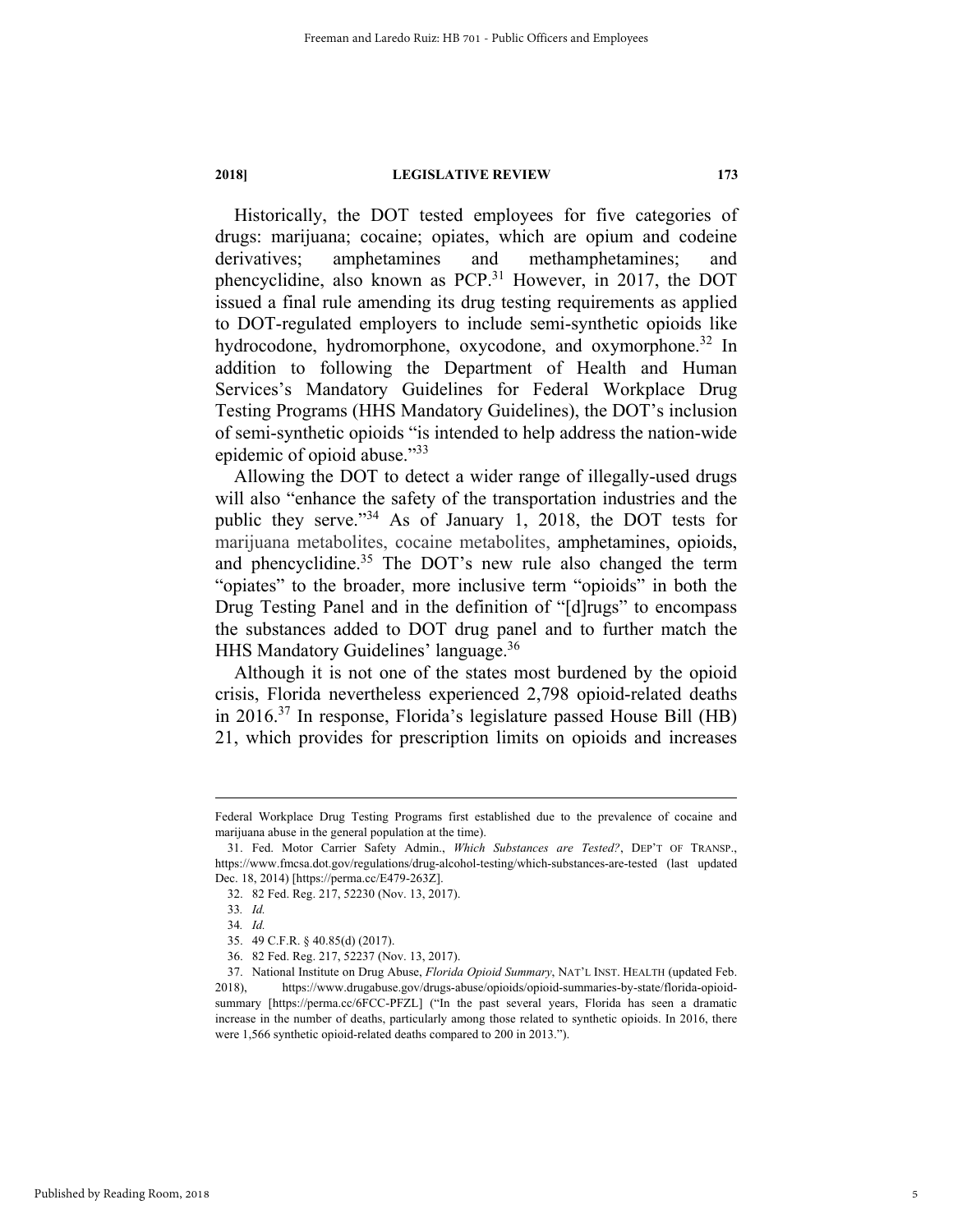funding for opioid treatment.<sup>38</sup> With some exceptions, the Florida legislature mandates a limit of three days on most initial prescriptions for Fentanyl and other Schedule II painkillers.<sup>39</sup> The bill also updates Florida's prescription database and increases state and federal funding for opioid treatment programs.<sup>40</sup>

Tennessee also recently passed a bill that, like Florida's, limits the supply and dosage of opioid prescriptions for new patients. $41$ Tennessee's legislation also "create[s] incentives for incarcerated offenders to complete intensive substance use treatment programs.<sup>142</sup> The prescription restrictions are aimed at decreasing the number of new Tennesseans who become addicted to opioids.<sup>43</sup> Tennessee's limit on the number of days for which a doctor can prescribe opioids is more lenient than Florida's three-day limit and allows doctors to discretionarily prescribe up to a ten-day supply of opioids.<sup>44</sup>

### *Georgia's Opioid Crisis*

Georgia is no exception to the national opioid crisis. Although the total deaths due to opioid overdose in Georgia tracks slightly less than the national average, Georgia's average has doubled over the last ten years.<sup>45</sup> The National Institute on Drug Abuse's most recent statistics show that 813 Georgia residents died in 2016 from either synthetic opioid drugs or prescription opioids.<sup>46</sup> These opioid-related

 <sup>38</sup>*. Reedy*, *supra* note 10.

<sup>39</sup>*. Id.* ("[D]octors could prescribe up to seven days for acute pain exceptions. [The bill] does not place medication limits for trauma cases, chronic pain, cancer and terminal illnesses."). 40*. Id.* 

 <sup>41.</sup> Jordan Buie, *Senate Passes Gov. Bill Haslam's Two Signature Bills to Address the Opioid Epidemic*, TENNESSEAN (last updated April 18, 2018, 5:50 PM), https://www.tennessean.com /story/news/politics/2018/04/18/senate-passes-gov-bill-haslams-two-signature-bills-address-opioidepidemic/529491002/ [https://perma.cc/M6RG-RU47].

<sup>42</sup>*. Id.*

<sup>43</sup>*. Id.*

<sup>44</sup>*. Id.* This longer prescription time resulted from a compromise between doctors' and medical organizations' concerns that the bill would unduly limit physicians' discretion on patients' needs for the drugs and studies cited to by lawmakers showing that patients whose opioid prescriptions exceed five days are at a higher risk of addiction. *Id.* 

<sup>45</sup>*. Georgia Opioid Summary*, NAT'L INST. ON DRUG ABUSE (revised Feb. 2018), https://www.drugabuse.gov/drugs-abuse/opioids/opioid-summaries-by-state/georgia-opioid-summary [https://perma.cc/55L4-V2RL]. In 2016, Georgia saw 8.8 deaths per 100,000 people. In 2006, that number was 3.6. *Id.*

<sup>46</sup>*. Id.*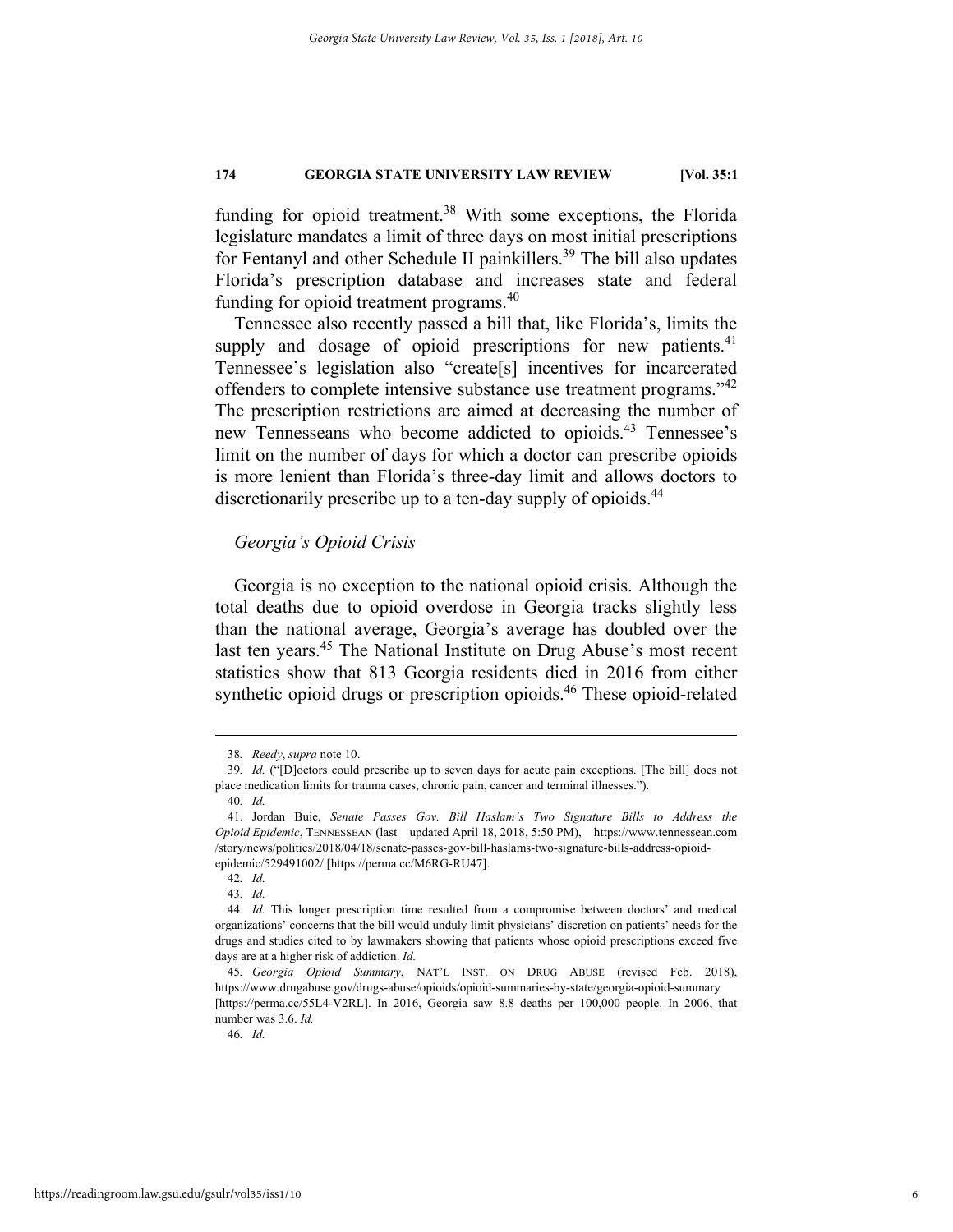deaths outnumber the heroin overdose deaths four times.<sup>47</sup> The Georgia Attorney General's Office has taken an active role in combatting this crisis.48 Its research points to inadequate control of prescription opioids as a major factor causing opioid abuse.49 For example, the Office cites overprescribing by doctors, theft and burglary from pharmacies or residences, patients doctor-shopping, and unauthorized online pharmacies as some of the major causes to the increase in opioid abuse. $50$ 

Along with the Attorney General's Office, the Georgia General Assembly has taken several steps to address the opioid issue. The Georgia Senate released a 2016 study that outlined specific problems within the opioid crisis that it wished to correct and potential legislation for solving them.51 The Senate identified overdose reversal, treatment programs, prevention education, neonatal abstinence syndrome, and access to opioids as the main areas for improvement.<sup>52</sup> In 2014, the General Assembly passed HB 965, which allows medical professionals to preemptively write prescriptions for Naloxone to people who the doctors expect may have an overdose.<sup>53</sup> This law also permits lay persons to administer the drug.54 Additionally, the new law gives people responding to an overdose or potential overdose protection from any criminal charges.55

In 2013, the Georgia General Assembly authorized the Prescription Drug Monitoring Program (PDMP), which tracks prescriptions of controlled substances such as opioids.<sup>56</sup> The database

 <sup>47</sup>*. Id.*

 <sup>48.</sup> Electronic Mail Interview with Katie Byrd, Communications Director, The State of Georgia Office of the Attorney General (Jun. 18, 2018) (on file with Georgia State University Law Review) [hereinafter Byrd Interview].

<sup>49</sup>*. What Is Driving the Growth*, OFFICE OF ATTORNEY GEN. CHRIS CARR, https://law.georgia.gov/2 what-driving-growth [https://perma.cc/T7D3-5DW4] (last visited July 1, 2018).

<sup>50</sup>*. Id.* 

<sup>51</sup>*. See generally Prescription Opioids and Heroin Epidemic in Georgia*, SUBSTANCE ABUSE RESEARCH ALL., GA. PREVENTION PROJECT (2016) http://www.senate.ga.gov/sro/ Documents/StudyCommRpts/OpioidsAppendix.pdf [https://perma.cc/GH72-4UQP] [hereinafter *Substance Abuse Research All.*].

<sup>52</sup>*. Id.* at 2.

<sup>53</sup>*. Id.* at 16.

<sup>54</sup>*. Id.* 

<sup>55</sup>*. Id.* 

<sup>56</sup>*. Substance Abuse Research All.*, *supra* note 51, at 31–32.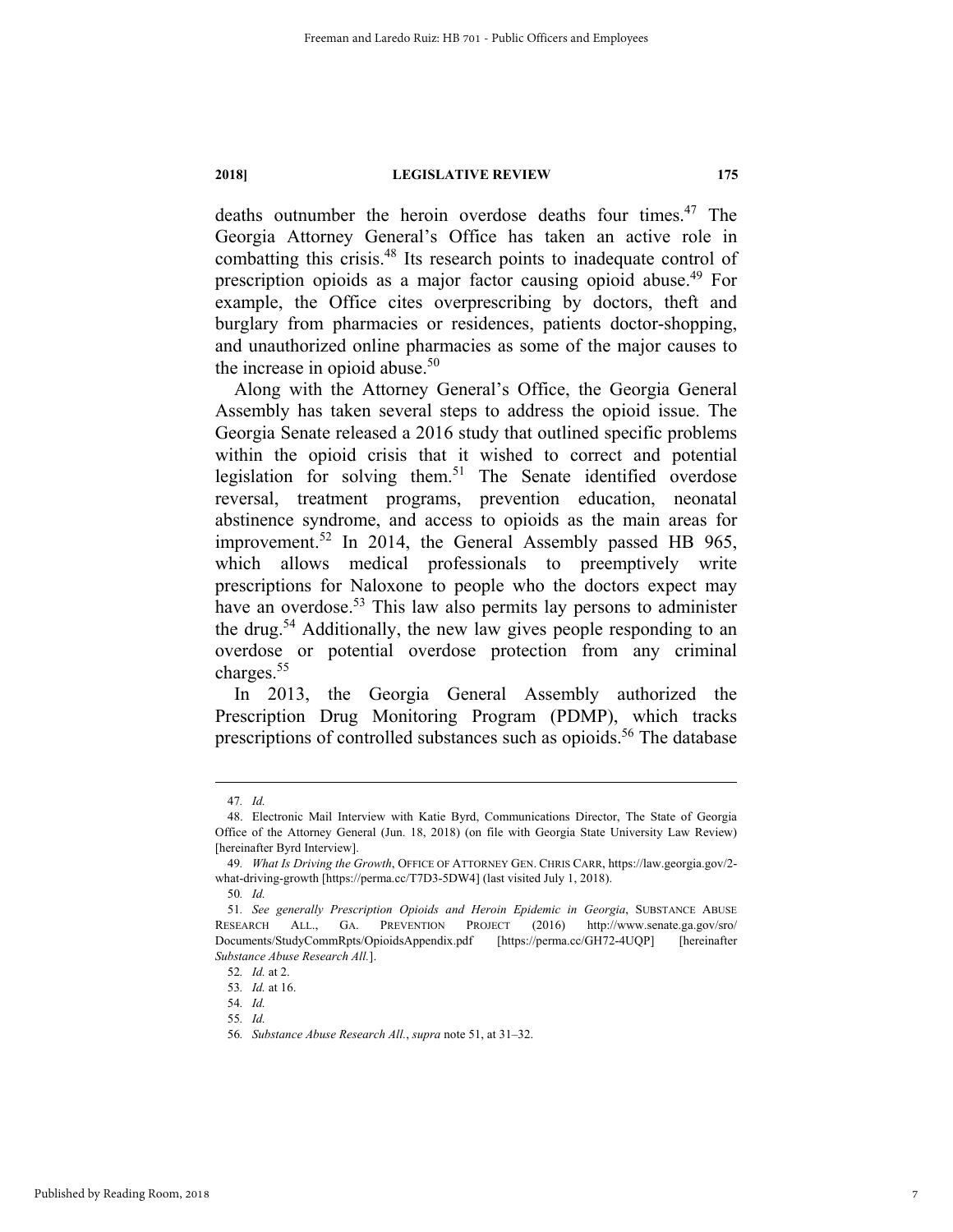requires prescribers to report certain information when dispensing drugs listed in the legislation's schedule of controlled substances.<sup>57</sup> In 2016, the General Assembly revised the PDMP with HB 900.<sup>58</sup> The bill, in part, expanded the time for which the PDMP kept the information and released some of the non-patient specific information for preventative educational purposes.<sup>59</sup>

During the 2017 legislative term, the Georgia General Assembly considered several other bills related to the opioid crisis. In April 2017, a law that banned U47700 and fentanyl—two drugs that have been linked to deadly batches of opioids—became effective.<sup>60</sup> Additionally, Governor Nathan Deal (R) vetoed a bill that would have given physician assistants the ability to independently prescribe hydrocodone.<sup>61</sup> Also, from the same legislative session, Senate Bill  $(SB)$  88 set new standards for opioid addiction facilities.<sup>62</sup>

As part of the initiatives to combat the drug crisis in general, Georgia state government employers are authorized to drug test employees and applicants in certain situations. First, Code section 45-20-90 allows state employers to conduct regular and random drug screenings of current employees only if the positions are "high risk jobs."63 The law defines high-risk jobs as those where an error would cause significant harm to the employee, co-workers, or the general public.64 Further, Code sections 45-20-110 and 45-20-111 address situations in which public employers can require a drug test in preemployment settings.<sup>65</sup> For both current employees and applicants, the statute gives discretion to the heads of the agencies, departments, and institutions to determine when a position fits the "high risk" profile.<sup>66</sup> In the pre-employment context, employers may only require

64*. Id.*

 <sup>57</sup>*. Id.* at 32.

 <sup>58.</sup> O.C.G.A. § 16-13-2 (2016).

<sup>59</sup>*. Id.*

<sup>60</sup>*. New Laws in Georgia to Combat the Opioid Crisis*, GA. DRUG DETOX (June 29, 2017, 6:30 AM), https://georgiadrugdetox.com/news/new-laws-georgia-combat-opioid-crisis/ [https://perma.cc/J7FS-7B48].

<sup>61</sup>*. Id.* 

<sup>62</sup>*. How is Georgia Addressing the Crisis?*, OFFICE OF ATTORNEY GEN. CHRIS CARR, https://law.georgia.gov/7-how-georgia-addressing-crisis [https://perma.cc/7NHG-JNHY] (last visited July 1, 2018).

 <sup>63.</sup> O.C.G.A. § 45-20-90 (2016).

 <sup>65.</sup> O.C.G.A. §§ 45-20-110–11 (2016).

 <sup>66.</sup> O.C.G.A. § 45-20-111(b) (2016). ("An applicant for state employment who is offered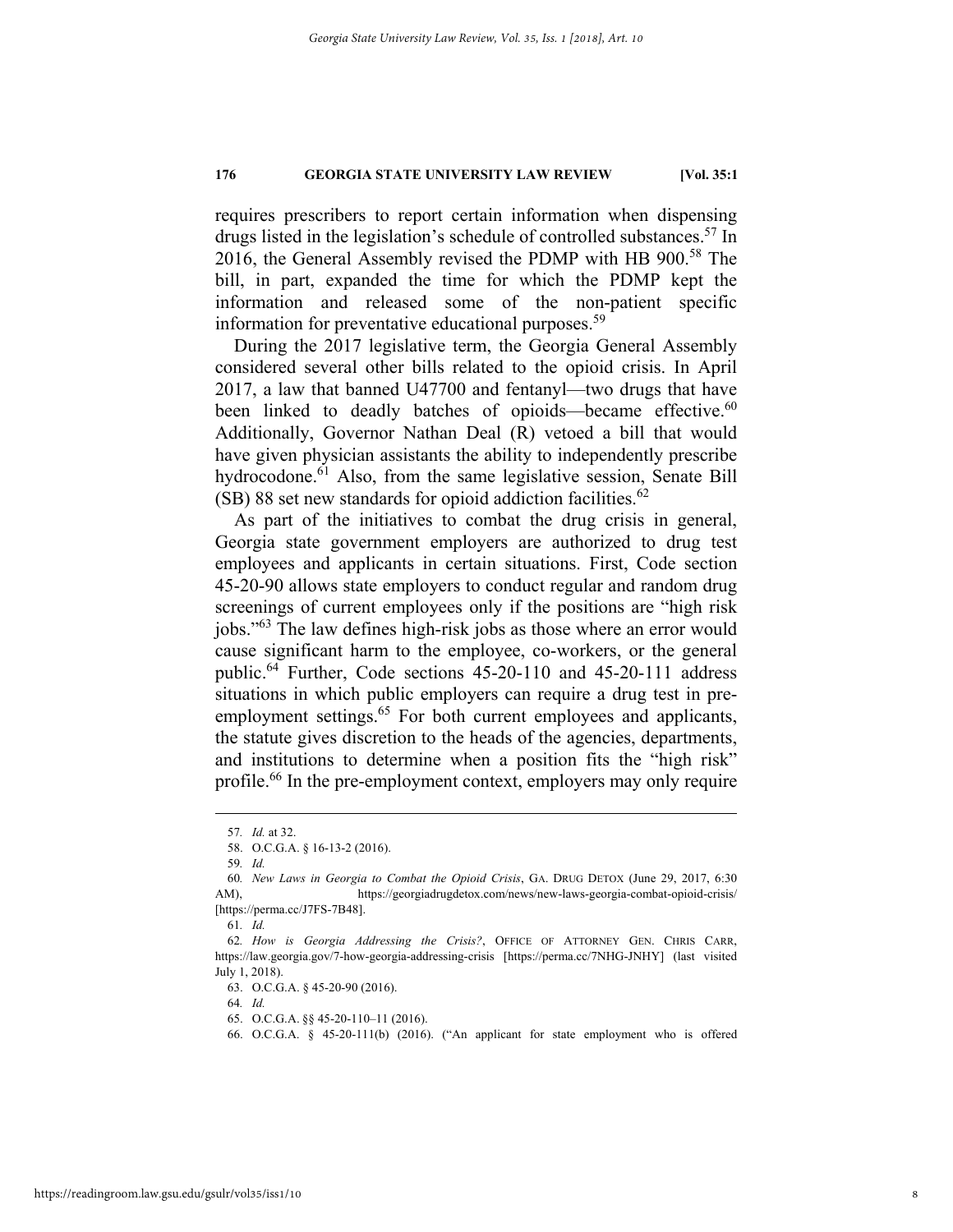a drug test after the applicant receives an offer.<sup>67</sup> If the applicant refuses, however, the applicant will be disqualified for the position.<sup>68</sup> If the results of the drug test come back with a positive result, the applicant may still gain employment upon showing medical documentation of a legitimate need for the substance.<sup>69</sup>

#### *Bill Tracking of HB 701*

#### *Consideration and Passage by the House*

Representatives Kevin Tanner (R-9th), Sharon Cooper (R-43rd), Bill Hitchens (R-161st), Mark Newton (R-123rd), and Alan Powell (R-32rd) sponsored HB 701 in the Georgia House of Representatives.70 They first introduced the bill to the House on January 18, 2018, and read it to the floor for the first time the next day.<sup>71</sup> Speaker of the House David Ralston  $(R-7th)$  assigned it to the House Health and Human Services Committee.72 The House read the bill for the second time on January 22, 2018.<sup>73</sup> The Health and Human Services Committee favorably reported the bill by Committee substitute on January 30, 2018.

The original version of HB 701 removed the word "opiates" from Code section 45-20-110 and substituted it with the term "opioids."<sup>74</sup> The Health and Human Services Committee then amended the initial version of the bill by expanding "opioids" to include "opioids, opioid analgesics, [and] opioid derivatives."75 Representatives Cooper and Tanner also modified the bill language by changing "[t]he term

employment in a position designated by the head of the agency, department, commission, bureau, board, college, university, institution, or authority as requiring a drug test shall, prior to commencing employment or within ten days after commencing employment, submit to an established test for illegal drugs.").

<sup>67</sup>*. Id.*

<sup>68</sup>*. Id.*

<sup>69</sup>*. Id.*

 <sup>70.</sup> Georgia General Assembly, HB 701, Bill Tracking, http://www.legis.ga.gov/Legislation/en-US/display/20172018/HB/701 [https://perma.cc/9U85-KRMD] [hereinafter HB 701 Bill Tracking].

<sup>71</sup>*. Id.* 

<sup>72</sup>*. Id.* 

<sup>73</sup>*. Id.* 

 <sup>74.</sup> HB 701, as introduced, 2018 Ga. Gen. Assemb.

 <sup>75.</sup> HB 701(HCS) 2018 Ga. Gen. Assemb.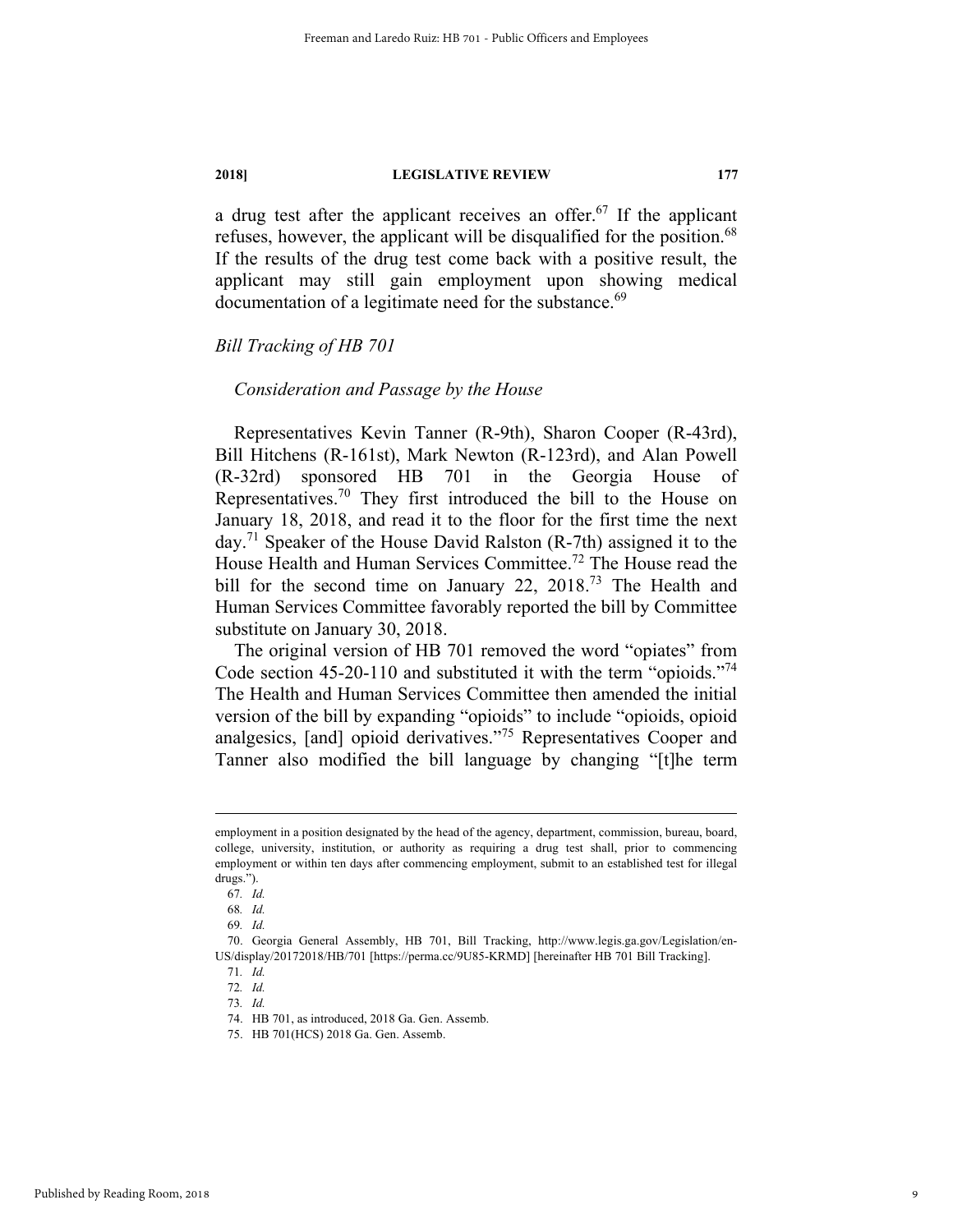'illegal drug'" to "[s]uch term."76 This change reflected a need to broaden the statute's scope of drug tests for while avoiding a catch-all term that could potentially create problems in ambiguity and breadth.77 The Health and Human Services Committee read this substitution favorably to the House Floor on February 5, 2018.<sup>78</sup> On the same day, the House read this bill for the third time and then held a vote.<sup>79</sup> During the floor consideration, Representative Tanner explained that HB 701 was "necessary to get in compliance with some changes that were made by the federal government around transportation drug testing that went into effect January 1st of this year."80 He further clarified that these changes allowed Georgia "to continue to receive [its] federal highway money."81 The House passed the Committee substitute by a vote of 159 to 1.<sup>82</sup>

#### *Consideration and Passage by the Senate*

Senator Ben Watson (R-1st) sponsored HB 701 in the Senate.<sup>83</sup> The Senate first read and referred the bill to the Senate Health and Human Services Committee on February 6, 2018.<sup>84</sup> This Committee made no additional changes to the bill.<sup>85</sup> The Committee Chairman, Senator Renee Unterman (R-45th) held a Committee meeting on March 14, 2018, to discuss the bill.<sup>86</sup> After discussing the need for the bill to align with federal regulations, Senator Chuck Hufstetler (R-52d) asked about the device used for a urine test under the

 <sup>76</sup>*. Id.* 

 <sup>77.</sup> Electronic Mail Interview with Nicolas C. Smith, Director of Policy and External Affairs, The State of Georgia Office of the Attorney General (Jun. 22, 2018 2:50 PM) (on file with Georgia State University Law Review) [hereinafter Smith Electronic Mail Interview].

 <sup>78.</sup> HB 701 Bill Tracking, *supra* note 70.

<sup>79</sup>*. Id.* 

 <sup>80.</sup> Video Recording of House Proceedings at 1 hr., 31 min., 48 sec. (Feb. 5, 2018) (remarks by Rep. Kevin Tanner (R-9th)) https://www.youtube.com/watch?v=LX0FF9qtdMM [https://perma.cc/3QT5- EK6X] [hereinafter House Floor Vote Video].

<sup>81</sup>*. Id.*

 <sup>82.</sup> HB 701 Bill Tracking, *supra* note 70.

<sup>83</sup>*. Id.* 

<sup>84</sup>*. Id.* 

<sup>85</sup>*. See id.*

<sup>86</sup>*. Gold Dome Report—March 14, 2018*, NELSON MULLINS RILEY & SCARBOROUGH, LLP (Mar. 14, 2008), https://www.nelsonmullins.com/idea\_exchange/alerts/gold\_dome/all/gold-dome-reportmarch-14-2018 [https://perma.cc/9329-H766].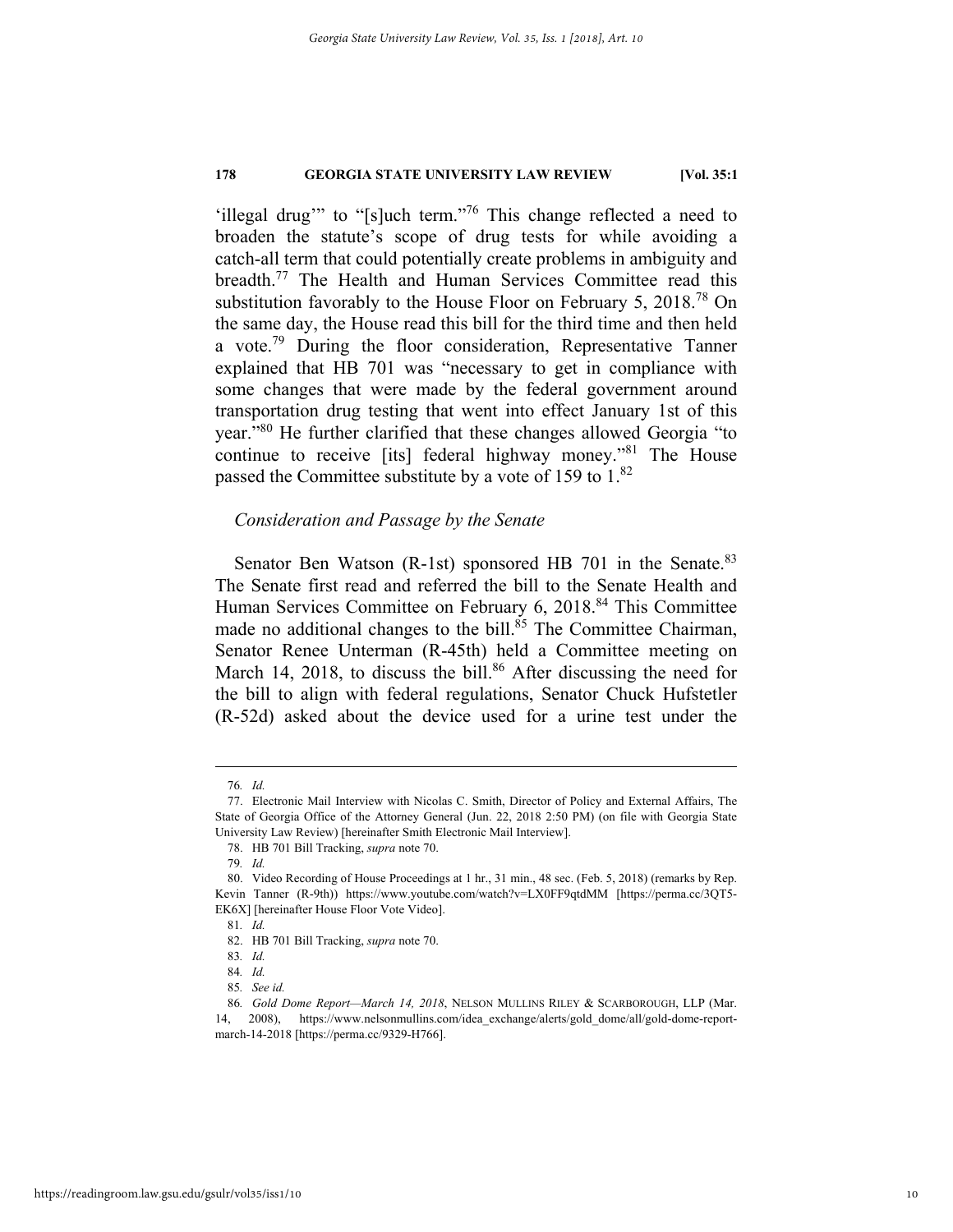statute.87 He then raised concerns about the length of time that opioids remain in the body's system.88 Senator Unterman further inquired as to whether urine tests were more economical than other types of tests such as blood or saliva.<sup>89</sup> The Committee did not resolve these questions,<sup>90</sup> but the Committee recommended passage of the bill.<sup>91</sup>

The Senate read the bill for the second time on March 15, 2018, and for the third time on March 21, 2018.<sup>92</sup> Senator Watson initially explained that the bill only applied to firefighters.<sup>93</sup> This prompted a question from another senator to clarify the application of the law.<sup>94</sup> Senator Watson then clarified that "the particular designation" applies to firefighters and other "federally regulated transportation positions."95 He also explained the difference between opioids and opiates, stating that opiates are naturally-occurring substances while opioids "are the semi-synthetic medicines or pain medicines."96 That same day, the Senate passed the bill by a vote of 51 to  $0.97$ 

The House sent HB 701 to Governor Nathan Deal (R) on April 2, 2018.98 Governor Deal signed the bill into law on May 3, 2018, and the bill's effective date was July 1,  $2018.^{99}$ 

### *The Act*

The Act amends Article 6 of Chapter 20 of Title 45 of the Official Code of Georgia Annotated relating to drug testing for state employment.<sup>100</sup> The overall purposes of the Act are straightforward.

 <sup>87</sup>*. Id.* 

<sup>88</sup>*. Id.* 

<sup>89</sup>*. Id.*  90*. Id.* 

<sup>91</sup>*. Id.* 

 <sup>92.</sup> HB 701 Bill Tracking, *supra* note 70.

 <sup>93.</sup> Video Recording of Senate Proceedings at 1 hr., 4 min., 3 sec. (March 21, 2018) (remarks by Sen. Ben Watson (R-1st)) https://www.youtube.com/watch?v=c9n1Kj-tK\_o&feature=youtu.be [https://perma.cc/C5RG-6RLU] [hereinafter Senate Floor Vote Video].

<sup>94</sup>*. Id.* at 1 hr., 5 min., 30 sec. (remarks by Sen. David Lucas (D-26th)).

<sup>95</sup>*. Id.* at 1 hr., 5 min., 34 sec. (remarks by Sen. Ben Watson (R-1st)).

<sup>96</sup>*. Id.* at 1 hr. 5 min., 1 sec. (remarks by Sen. Ben Watson (R-1st)).

 <sup>97.</sup> HB 701 Bill Tracking, *supra* note 70. 98*. Id.* 

<sup>99</sup>*. Id.* 

 <sup>100. 2018</sup> Ga. Laws 205, § 1, at 205.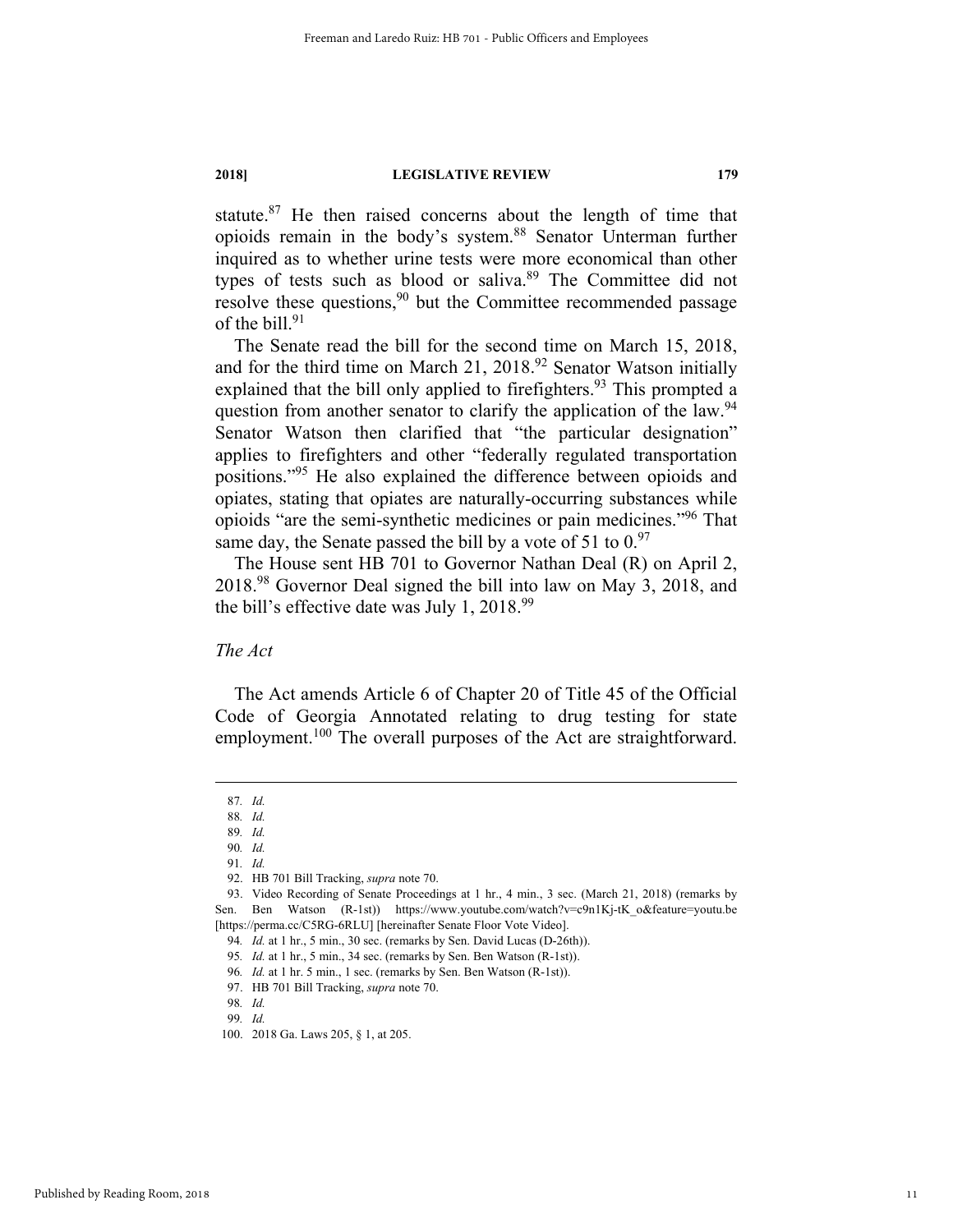As many state officials in Georgia point out, the Act merely brings the State of Georgia in compliance with recent federal law to avoid conflict or confusion between Georgia and federal law, while also acting as an extra measure in combating the opioid epidemic.<sup>101</sup> The Act further clarifies what drugs are covered by pre-employment drug screenings for potential state employees in high-risk occupations.<sup>102</sup> Georgia law defines high-risk occupations as those "where inattention to duty or errors in judgment while on duty will have the potential for significant risk of harm to the employee, other employees, or the general public."<sup>103</sup> These occupations include DOT employees who operate motor vehicles on public roadways or health officials who perform inspections.<sup>104</sup>

### *Section 1*

Section 1 of the Act amends subsection (3) of Code section 45-20-110 relating to the definition of "[i]llegal drug" for drug testing for state employment.<sup>105</sup> The Act adds "opioids, opioid analgesics, [and] opioid derivatives" to the list of illegal drugs.<sup>106</sup> Additionally, the Act substitutes the language "[t]he term 'illegal drug'" with "[s]uch term" at the beginning of the second sentence of subsection  $(3)$ .<sup>107</sup> Otherwise, the Act retains all of the original language in the Code section.<sup>108</sup>

These amendments were made specifically in response to the lack of Georgia regulations pertaining to the current opioid emergency.<sup>109</sup> When Code section 45-20-110 was originally enacted nearly thirty years ago, the definition of "illegal drug" in subsection (3) was

 <sup>101.</sup> House Floor Vote Video, *supra* note 80, at 1 hr., 31 min.; Interview with Nicholas C. Smith, Director of External Affairs and Public Policy, The State of Georgia Office of the Attorney General at 3 min., 39 sec. (Jun. 20, 2018) (on file with Georgia State University Law Review) [hereinafter Smith Interview]. Representative Tanner remarked during House discussions that the Act's compliance with federal law also ensures that the State of Georgia "continue[s] to receive [its] federal highway money." House Floor Vote Video, *supra* note 80 at 1 hr., 31 min.

 <sup>102.</sup> Smith Interview, *supra* note 101, at 1 min., 42 sec.

 <sup>103.</sup> O.C.G.A. § 45-20-90(3) (2016).

<sup>104</sup>*. See* Smith Interview, *supra* note 101, at 1 min., 58 sec.

 <sup>105. 2018</sup> Ga. Laws 205, § 1, at 205.

<sup>106</sup>*. Id.*, § 1, at 205.

<sup>107</sup>*. Id.*, §1, at 205.

<sup>108</sup>*. Id.*, §1, at 205.

 <sup>109.</sup> Smith Interview, *supra* note 101, at 3 min., 9 sec.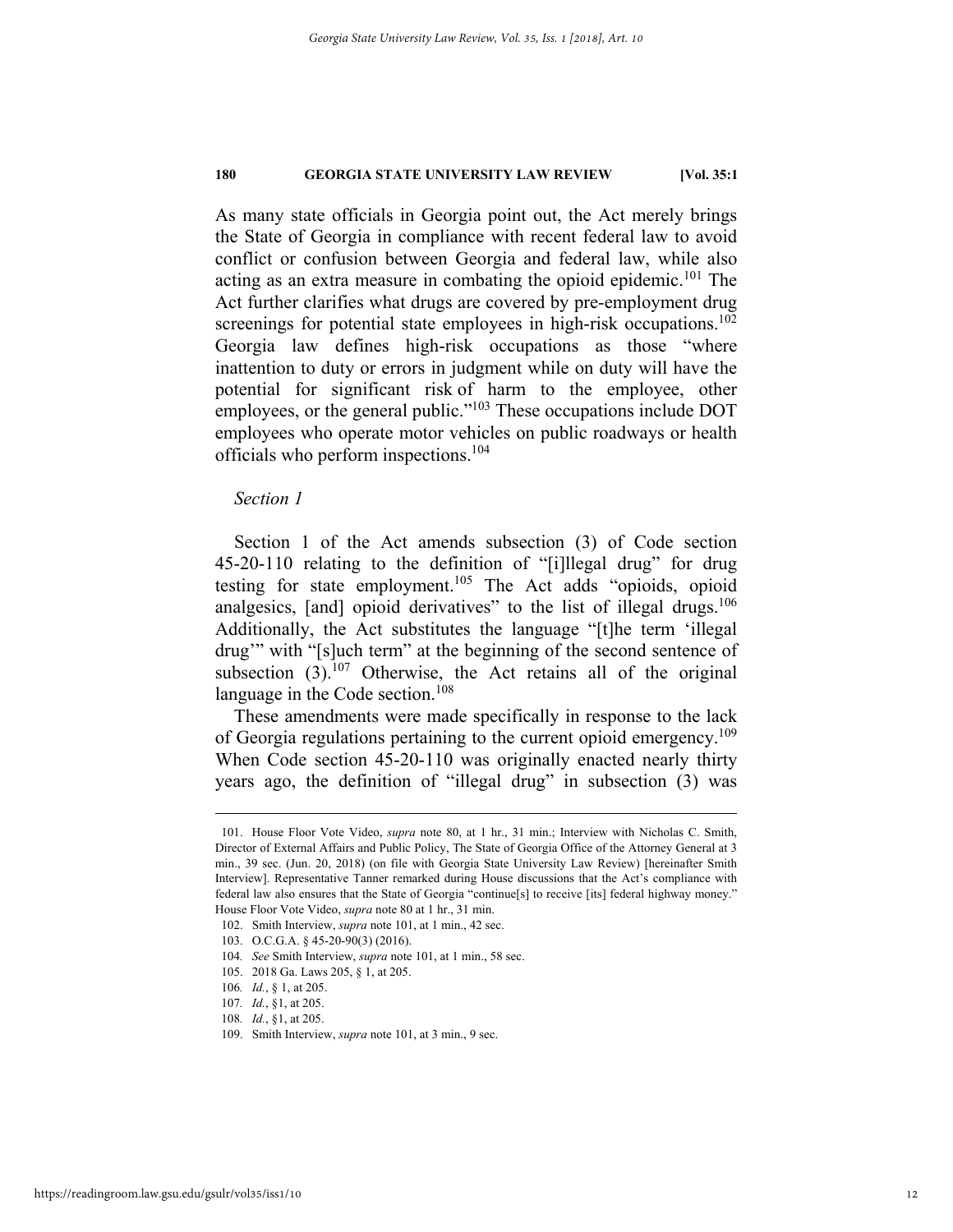broad; the only drug specifically mentioned was marijuana, which was defined by reference to another Code section.<sup>110</sup> Five years later in 1995, Code section 45-20-110(3)'s definition of "illegal drug" finally specified specific drugs, among which was "opiates."<sup>111</sup> However, opioid abuse at that time was not nearly as widespread or problematic as it is today.112 So, as opioid drugs evolved and their abuse increased, a need to fill the gap left by the original statute arose.<sup>113</sup> One of the Act's purposes was to fill that gap.<sup>114</sup>

In the past, "opiate" was a general term applicable to addictive drugs with effects similar to morphine, whereas "opioid" was used in some Georgia statutes "often in reference to opioid antagonists or opioid treatment generally."115 However, "opioid" has recently come into wider use with "opiate" being used as the more prevalent term in Georgia's controlled substances law.116 Because of that shift, the Act, in addition to "opioid analgesics" and "opioid derivatives," adds the more general term "opioid" with the intent of it acting as a catch-all term for both synthetic and natural opioids so that substances like heroine are not inconsequently left out of pre-employment drug screening.<sup>117</sup> As the key player behind including "opioid" in the Act, the Georgia Attorney General's Office consulted with the Georgia Drugs and Narcotics Agency (GDNA) and confirmed that using a catch-all term like "opioid" would not create any ambiguity in the  $law.<sup>118</sup>$ 

Though the Act passed relatively unopposed,<sup>119</sup> Representative Park Cannon (D-58th) was the only vote against the Act in the House due to concerns with its scope.<sup>120</sup> Representative Cannon's

 <sup>110.</sup> O.C.G.A. § 45-20-110 (1994). The Code section also encompasses "controlled substance[s]" and "dangerous drug[s]" but, again, they are defined by reference to another Code section. *Id.* 

 <sup>111.</sup> O.C.G.A. § 45-20-110 (2016)

<sup>112</sup>*. Understanding the Epidemic*, *supra* note 7.

 <sup>113.</sup> Smith Interview, *supra* note 101, at 11 min., 25 sec.

<sup>114</sup>*. Id.*

 <sup>115.</sup> Electronic Mail Interview with Nicholas C. Smith, Director of External Affairs and Public Policy, The State of Georgia Office of the Attorney General (June 22, 2018) (on file with Georgia State University Law Review) [hereinafter Smith Electronic Mail Interview].

<sup>116</sup>*. Id.*

<sup>117</sup>*. Id.*; Smith Interview, *supra* note 101, at 7 min., 5 sec.

 <sup>118.</sup> Smith Electronic Mail Interview, *supra* note 115.

<sup>119</sup>*. See* HB 701 Bill Tracking, *supra* note 70. The Act passed the House with only one opposing vote, and it passed the Senate with no opposing votes. *Id.* 

 <sup>120.</sup> Electronic Mail Interview with Rep. Park Cannon (D-58th) (July 17, 2018) (on file with Georgia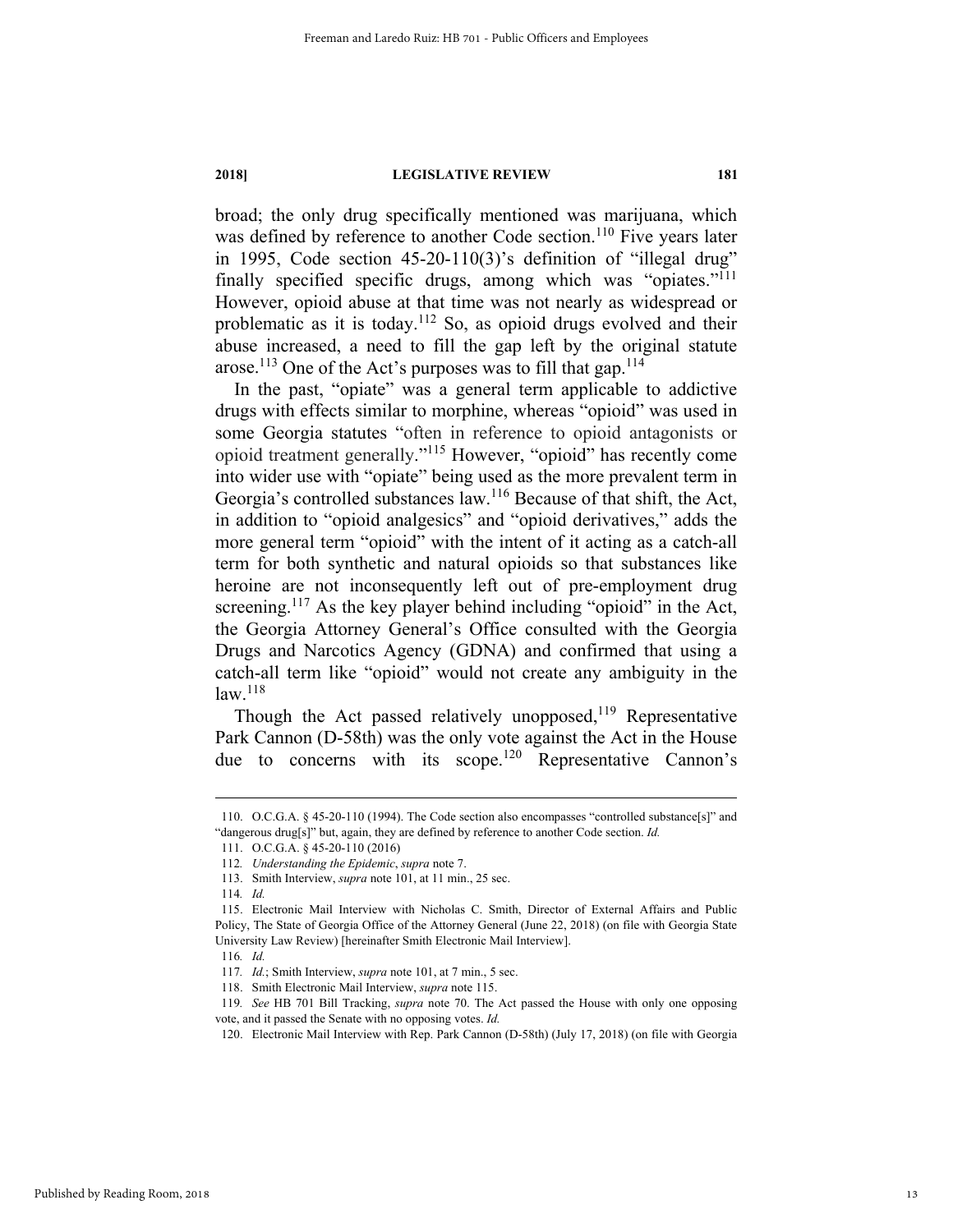opposition stems from apparent confusion about the Act's applicability and its breadth.<sup>121</sup> During a discussion about the Act, one of its sponsors informed Representative Cannon that it "applied solely to a certain set of job duties for those who receive licenses to drive trucks for the state."122 Upon further research, Representative Cannon discovered that the Act applies more generally to all highrisk state positions.<sup>123</sup>

It seems that Representative Cannon was not the only legislator who was misinformed about the Act's applicability. Just before the Senate voted on the bill, its sponsor, Senator Watson, stated that the bill applied only to firefighters.<sup>124</sup> Trying to correct himself, he later said that it only affects "transportation folks" because the new federal regulation that the bill is modeled after was promulgated by the DOT and, thus, only applies to federally-regulated transportation industries.<sup>125</sup> However, while its language is similar to that of the federal regulation, the Act's applicability is much broader because, as previously noted, it applies to applicants for Georgia state employment in high-risk occupations.<sup>126</sup>

Instead of broadly applying the bill to multiple agencies, Representative Cannon would have preferred the Act, like the federal regulation, to apply to a specific agency "that already has an issue with hiring those who are currently using opioids."<sup>127</sup> In Representative Cannon's view, the Act is not needed and is "a solution looking for a problem and is not a problem looking for a solution."<sup>128</sup> She also would have recommended a policy update within the Act so that applicants for state employment would not be tested for marijuana either.<sup>129</sup> However, it appears that

State University Law Review) [hereinafter Cannon Interview].

<sup>121</sup>*. Id.*

<sup>122</sup>*. Id.*

<sup>123</sup>*. Id.* 

 <sup>124.</sup> Senate Floor Vote Video, *supra* note 93, at 1 hr., 4 mins., 3 sec. (remarks by Sen. Ben Watson (R-1st)).

 <sup>125. 82</sup> Fed. Reg. 217, 52237 (Nov. 13, 2017); Senate Floor Vote Video, *supra* note 93, at 1 hr., 5 mins., 53 sec. (remarks by Sen. Ben Watson (R-1st)).

 <sup>126.</sup> Smith Interview, *supra* note 101, at 1 min., 42 sec.

 <sup>127.</sup> Cannon Interview, *supra* note 120.

<sup>128</sup>*. Id.*

<sup>129</sup>*. Id.*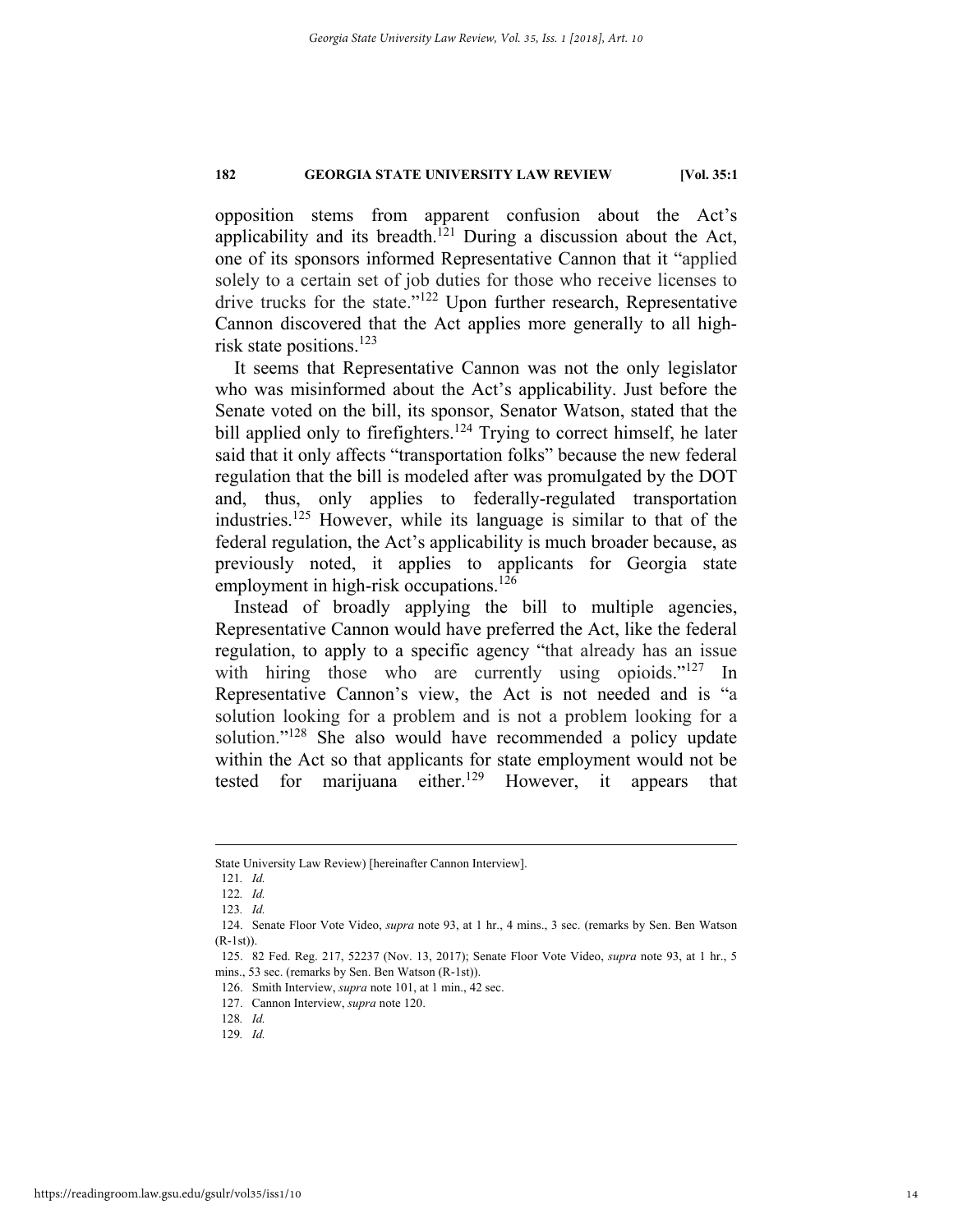Representative Cannon is generally opposed to any drug screening requirements.<sup>130</sup>

#### *Analysis*

#### *Comparison to the Federal Statute*

Because the opioid crisis is prevalent on both a state and federal level, both the state and federal governments have responded through new legislation. In 2017, the DOT issued a regulation changing the drugs which the Department screens for its employees.<sup>131</sup> The list now includes "opioids."132 In comparing the statutory language to the federal regulation, the Georgia law is more expansive because it also includes also opioid analgesics and opioid derivatives.133 The original version of HB 701 merely changed the word "opiate" to "opioid," which would have mirrored the federal regulation.<sup>134</sup> However, by including the other two terms, the Georgia law's language appears more expansive.

Practically, however, both the federal and Georgia laws capture the same most-commonly-used drugs. As listed in the preamble of the DOT regulation, the change to include "opioid" specifically allows employers to test for hydrocodone, hydromorphone, oxycodone, and  $oxymorphone.<sup>135</sup>$  These are the some of the most commonly prescribed and abused semi-synthetic opioids.136 Georgia laws change from opiates to the more expansive opioid, analgesics, and opioid derivatives also now captures these dangerous drugs. $137$ Additionally, the primary motivation for changing the language in the Georgia law was to capture synthetic opium substances, which opiates does not cover.138

 <sup>130</sup>*. Id.* 

 <sup>131. 49</sup> C.F.R. § 40.85 (2017).

 <sup>132. 49</sup> C.F.R. § 40.85(d) (2017).

<sup>133</sup>*. Compare* O.C.G.A. § 45-20-110(3) (Supp. 2018)*, with* 49 C.F.R. § 40.85.

 <sup>134.</sup> HB 701, as introduced, 2018 Ga. Gen. Assemb.

 <sup>135. 82</sup> Fed. Reg. at 52229.

<sup>136</sup>*. The Most Commonly Abused Opiates*, DRUGREHAB.ORG (May 26, 2016), https://www.drugrehab.org/most-commonly-abused-opiates/ [https://perma.cc/VBE4-LAC6].

 <sup>137.</sup> Smith Interview, *supra* note 101, at 1 min., 42 sec.

 <sup>138.</sup> Letter from Jill A. Travis, Deputy Legislative Counsel, Legislative Services Committee to Alan Powell (July 28, 2018) (on file with Georgia State University Law Review) (Opiates are "naturally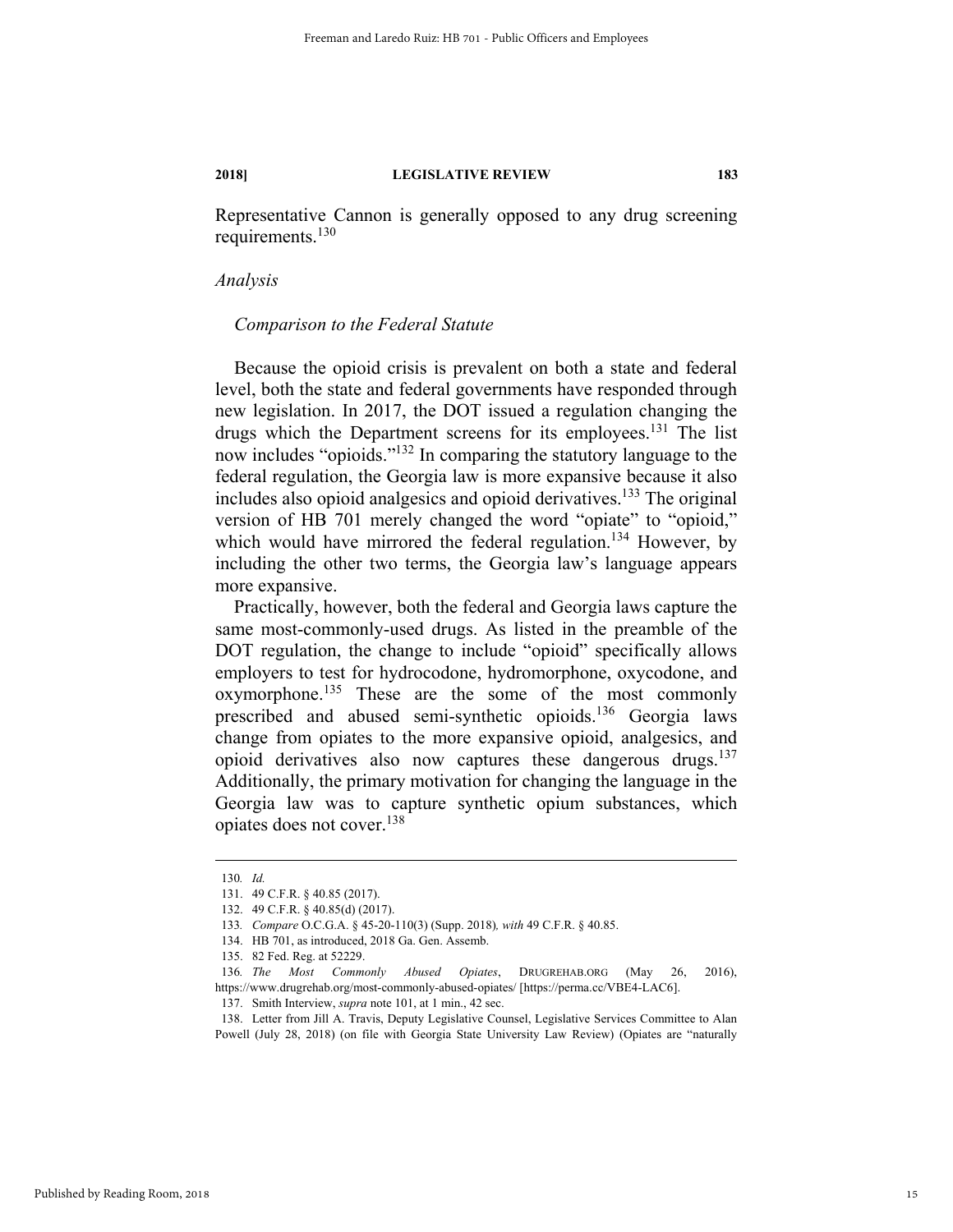Both federal and Georgia laws diverge more prevalently when considering to which employees the laws apply. The DOT regulation allows drug screening of all transportation employees, at any level, but it does not apply to other departments.<sup>139</sup> Code section 45-20-91 provides more expansive coverage by allowing the head of each agency to determine which positions constitute "high-risk" jobs, which are then subject to the Georgia law.<sup>140</sup> As noted above, this can include an occupation in which error would pose significant harm to other individuals.<sup>141</sup> The discretion delegated to the agencies suggests that a broader range of public employees will be subject to drug testing.

#### *Constitutional Issues*

The United States Constitution provides additional protections to public, government employees, which are not provided to private sector employees. In the context of drug testing, the Fourth Amendment prohibits the unreasonable search and seizure of individuals and their effects.<sup>142</sup> However, when the federal or local government acts as an employer, rather than as a sovereign, the standards under this Fourth Amendment protection are relaxed.<sup>143</sup>

When a government employer has a sufficient and individualized suspicion about the employee's drug use, the employer may always conduct drug screening as necessary.<sup>144</sup> When the government employer implements a general policy to conduct drug tests on all employees, however, a balancing test, which weighs the employer and employee interests, determines whether the employer may lawfully screen employees.<sup>145</sup> For jobs that involve high-risk situations or when there is a history of drug problems in the industry,

occurring substances derived from opium, not synthetic opioids").

 <sup>139. 82</sup> Fed. Reg. at 52229.

 <sup>140.</sup> O.C.G.A. § 45-20-91(b) (2016).

 <sup>141.</sup> O.C.G.A. § 45-20-91(b).

 <sup>142.</sup> U.S. CONST. amend IV.

 <sup>143.</sup> Skinner v. Ry. Labor Execs'. Ass'n, 489 U.S. 602, 620 (1989).

<sup>144</sup>*. Id.* at 624

 <sup>145.</sup> Nat'l Treasury Emps. Union v. Von Raab, 489 U.S. 656, 665–66 (1989).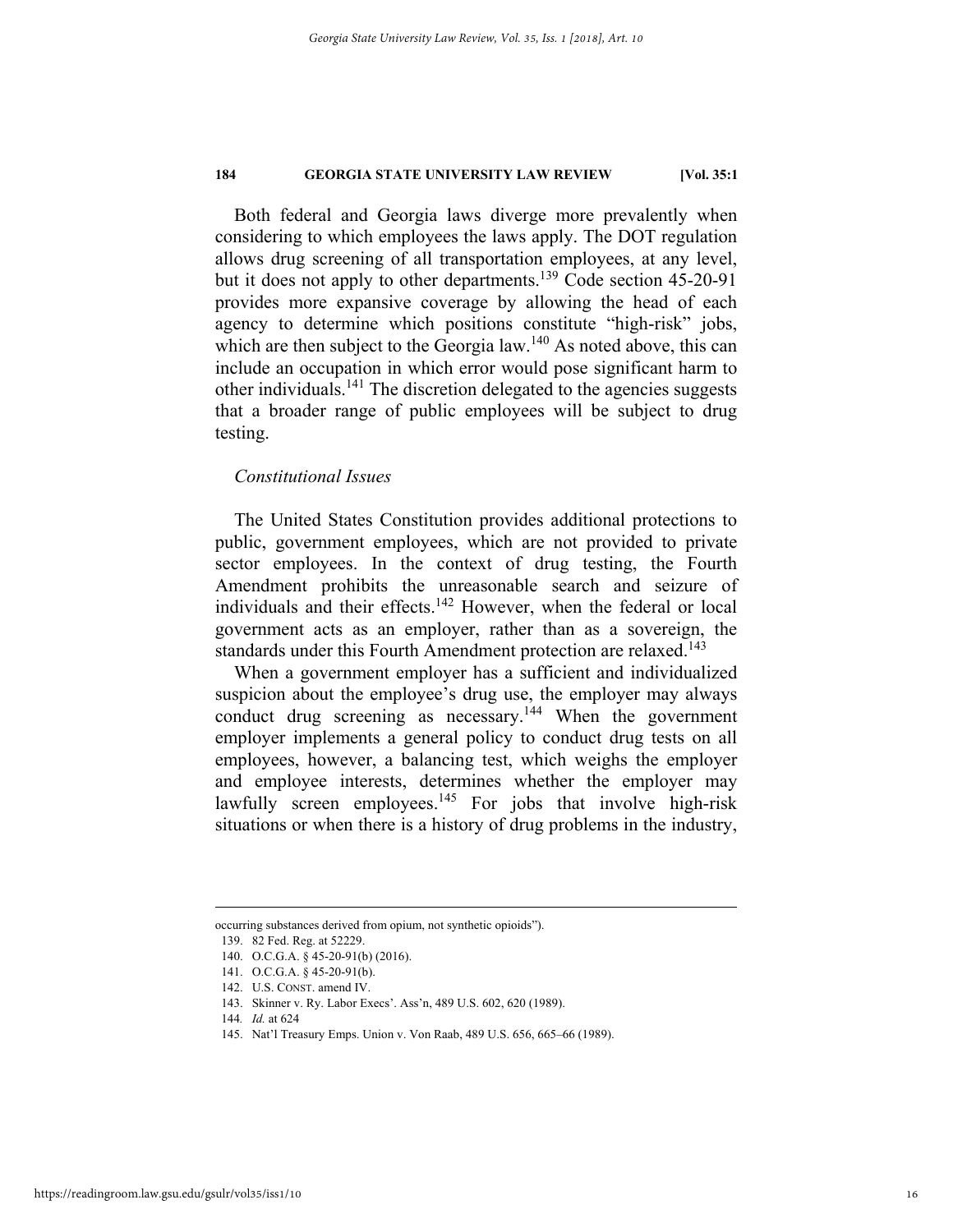the employer's interest will typically outweigh the individual's right to privacy. $146$ 

HB 701 likely does not violate the Fourth Amendment. Because the pre-employment drug-screening requirement applies to all applicants in certain positions, this bill falls into the balancing test analysis rather than individualized suspicion. The bill allows employers to test only applicants to positions of "high-risk," which aligns with the limitations created by the federal courts. Additionally, the legislators of the Georgia General Assembly who sponsored the bill explained that the purpose of the bill is to cover employees like firefighters and transportation authority employees.<sup>147</sup> Although this list is likely not exhaustive, the types of employment positions mentioned by the legislators show an intent that HB 701's drug-testing requirements for opioids will only apply to positions in which the government has a strong interest in public safety.

The constitutionality of the bill on its face, however, does not ensure that every application of the statute will not violate the Fourth Amendment. HB 701 is part of a larger initiative that responds to the serious opioid crisis in Georgia. The bill also represents an expansion of the already existing pre-employment drug-screening procedures. This momentum could suggest a continued extension of drug testing to all state employees, regardless of position, and an issue could arise if this bill indicates a push to drug testing all state and local employees. Georgia Attorney General employee Nick Smith also notes the possibility of future legislation that will apply the drugtesting policies to occupations beyond those designated as highrisk.148 As the bill stands currently, it does not pose any serious threats to the Fourth Amendment, but this potential expansion might.

Although not a Constitutional violation, the momentum towards eradicating drug use that this bill reflects might have the unintended consequence of simply deterring people from applying to government jobs.149 With fewer candidates applying for positions, the government's ability to be more selective in its hiring process

 <sup>146</sup>*. Id.* at 685–86; *but see* Chandler v. Miller, 520 U.S. 305, 312, 322 (1997) (striking down a Georgia statute which required all candidates for high office to pass a drug test).

 <sup>147.</sup> Senate Floor Vote Video, *supra* note 93.

 <sup>148.</sup> Smith Interview, *supra* note 101, at 18 min., 45 sec.

 <sup>149.</sup> Cannon Interview, *supra* note 120.